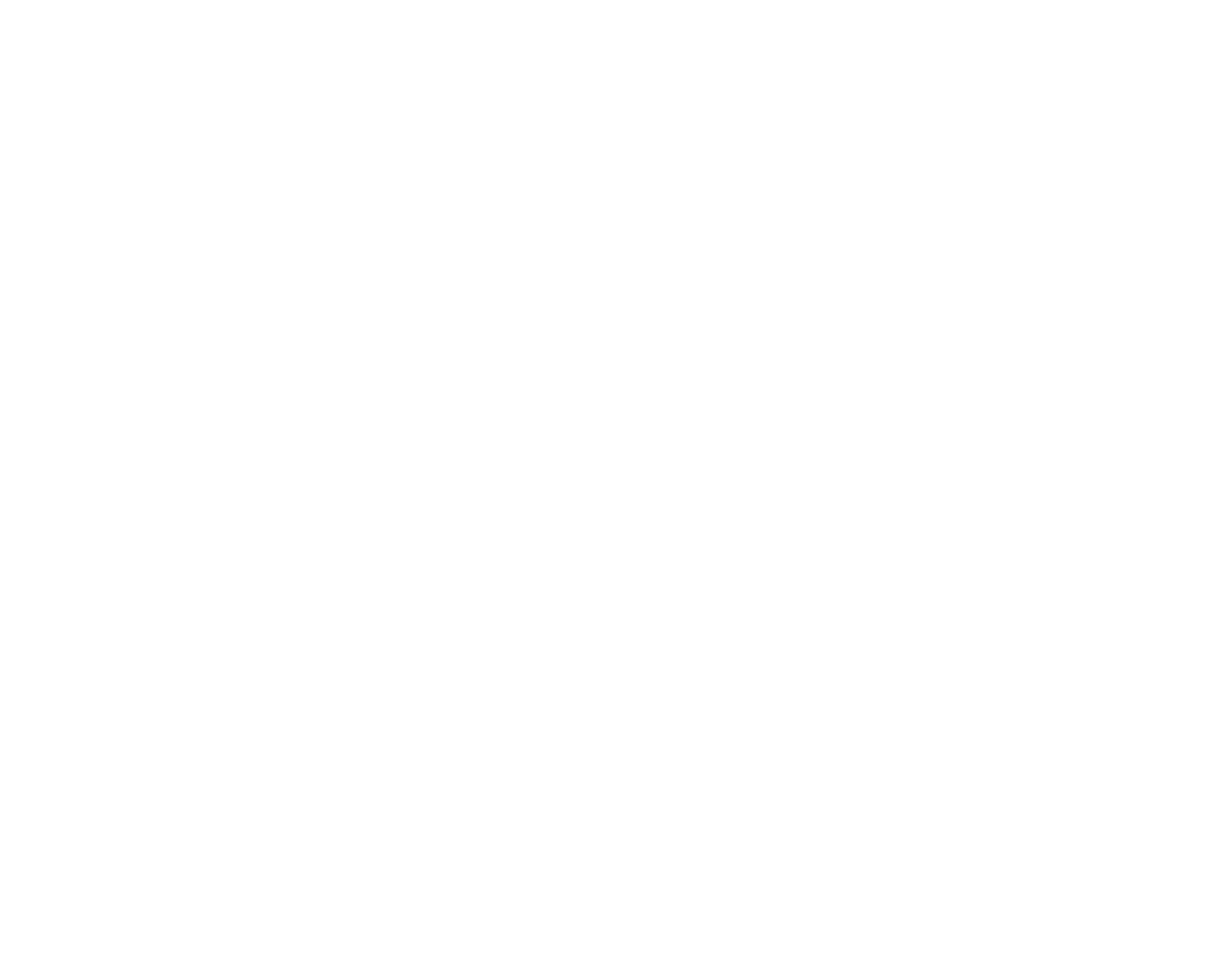## Acknowledgements

*Cultivating Community: A Plan for Union County's Future* was developed by:

#### **Planning Area Planning Commissions**

East Buffalo Township Planning Commission Kelly Township Planning Commission Lewisburg Borough Planning Commission White Deer Township Planning Commission

#### **Planning Area Municipal Governments**

East Buffalo Township Board of Supervisiors Kelly Township Board of Supervisors Lewisburg Borough Council White Deer Township Board of Supervisors

#### **Consultants**

Wallace Roberts & Todd, LLC McMahon Associates, Inc. Susan Huffman & Associates American Farmland Trust ETC Institute

#### **Special Thanks to:**

Members of the Multi-municipal Planning Advisory Team, the Union County Planning Commission, Union County GIS, Ralph Hess; Planning and Zoning Director for Kelly, East Buffalo and White Deer Townships and all citizens that participated throughout the process. Without you this plan would not have been possible.

The Development of this plan was funded in part by a Land Use Planning and Technical Assistance Program (LUPTAP) grant from the Pennsylvania Department of Community & Economic Development *(PA DCED) and through a grant from the Federal Highway Administration, U.S. Department of Transportation (US DOT). The views and opinions of the authors expressed herein do not necessarily state or reflect those of the PA DCED and the US DOT. Funding assistance was also provided by Union County and its municipal partners.*